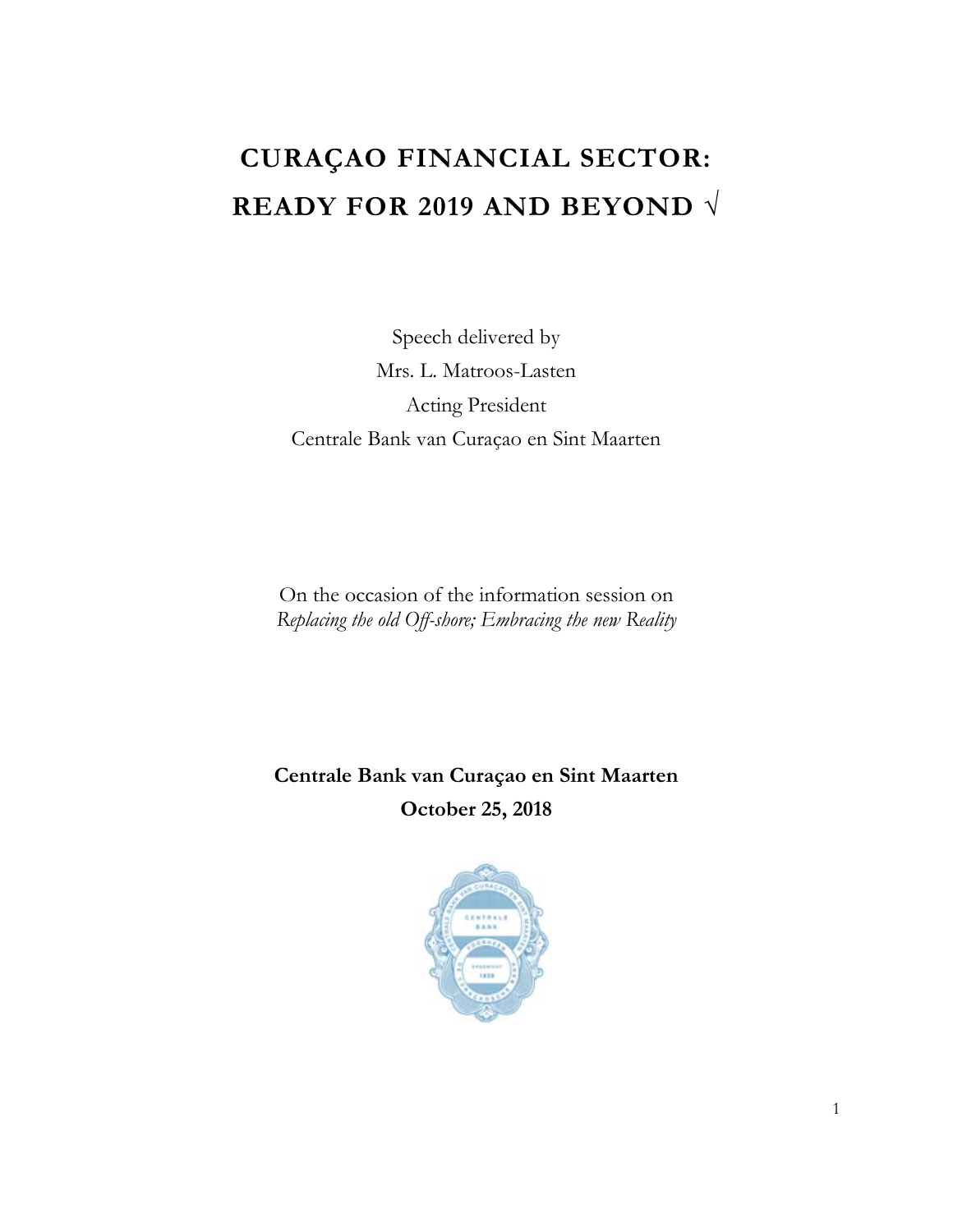Your Excellency:

The Prime Minister of Curaçao, Mr. Eugene Rhuggenaath The Minister of Finance of Curaçao, Mr. Kenneth Gijsbertha Distinguished guests, ladies and gentlemen, good evening.

There is a tendency to assume that stimulating growth and the strengthening of specific economic pillars is the sole responsibility of the government. However, as we have been recently experiencing in Curaçao, initiatives jointly undertaken by all key stakeholders are crucial to achieve the desired development and growth of an industry and/or an economic sector. While the private sector knows best the trends and needs, the role of the public sector is to create and safeguard the right investment climate and regulatory framework for businesses to operate, grow, and attract direct investment. The collective actions of the public and private sectors will certainly lead to sustainable economic growth and progress.

For that reason, the *Centrale Bank van Curaçao en Sint Maarten*, supports the initiatives and actions that CIFA and other stakeholders have been taking in due preparation of replacing the old offshore regime in favor of a new and more transparent (fiscal) framework, set to take effect in 2019. The theme of this information session, "*Curaçao Financial Sector, Ready for 2019 and beyond*" is fitting, given the developments in the international financial services industry.

Today, I would like to discuss the potential role of the Central Bank in this new reality starting 2019, but first, I would like to provide a short overview of the long history of Curaçao as a provider of international financial services and the international context in which we have been and are now operating.

Ladies and gentlemen, international financial services activities in Curaçao date back to the late 1930s. Although other countries in the region provided advantages such as being zero-tax havens, many companies ultimately chose Curaçao as the location to establish their business activities because of its political and economic stability, freedom of capital movements, the availability of a skilled labor-force, convenient location and communications, and the presence of related services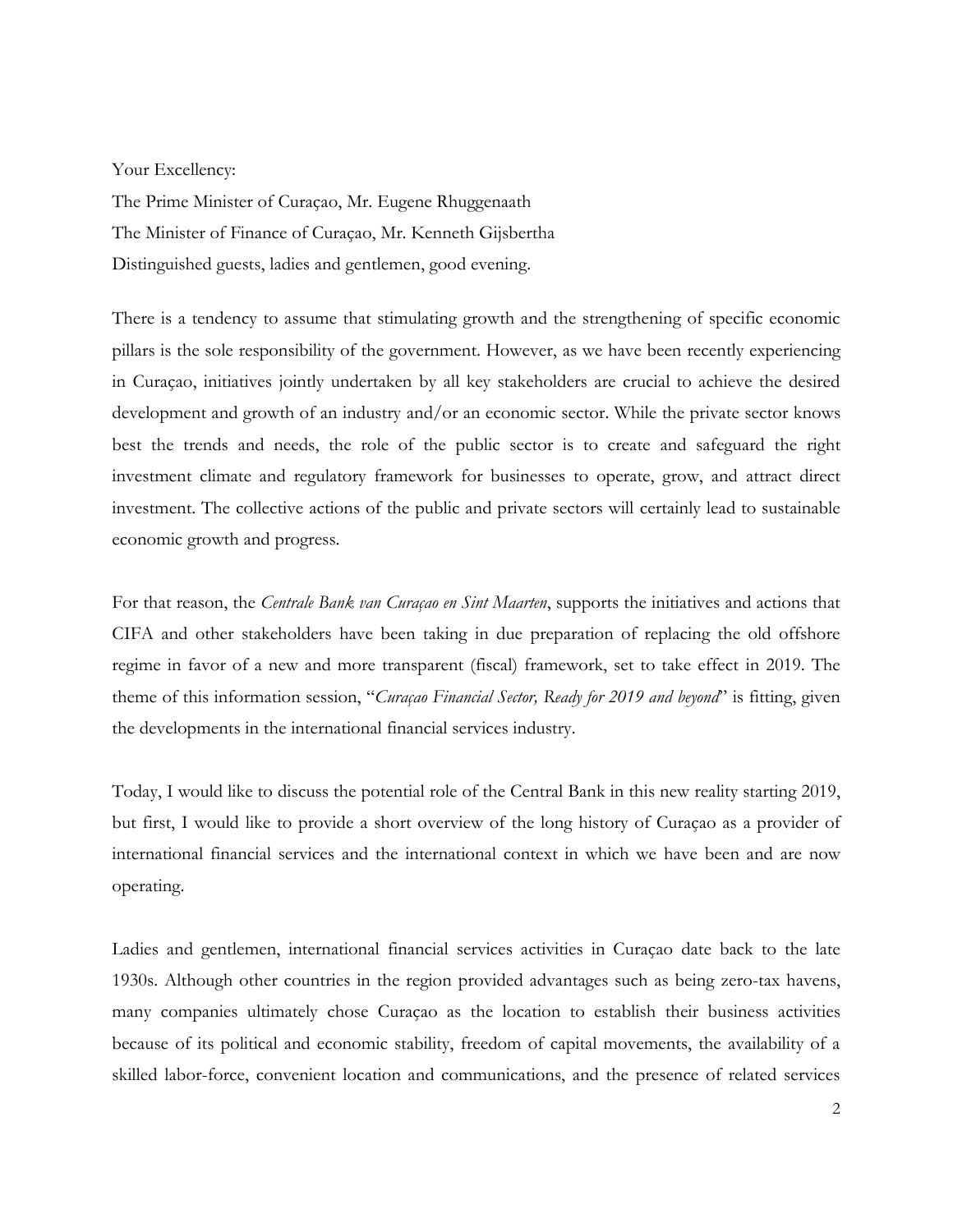including banking, legal, tax advisory, and audit. In addition, being part of the Dutch Kingdom was also an important advantage for establishing international financial services activities in Curaçao.

However, the prosperity of the international financial services sector came to a halt with the termination of the Tax Treaty with the United States, and the abolishment of the US Foreign Withholding Tax in 1985. Over the past two decades, the sector was also negatively affected by other developments, such as the negative connotation of offshore tax planning and increased bundling as tax-haven region. Furthermore, we have in the past failed to adapt quickly to market conditions, and to be innovative in terms of introduction of new products to increase the attractiveness and competitiveness of our jurisdiction.

Notwithstanding the gradual decline over the decades, the international financial services sector is still an important pillar of our economy as it directly contributes approximately 6 percent to GDP, and is an important generator of high-skilled jobs. Furthermore, over the past years, the sector contributed on average approximately 6 percent to foreign exchange receipts from the export of primarily services. Besides its direct contribution, the international financial services industry also has positive spillover effects to other related industries, including telecommunication services, transportation services and hospitality services.

Curaçao has taken several measures to meet international standards over the past years. One of the main measures taken, reason for which we are here today, was the enactment of a New Fiscal Regime to be in full compliance with the policies of the Organization for Economic Cooperation and Development (OECD) for fair tax practices. The New Fiscal Framework became effective in 2002, and aimed to eliminate the difference between offshore and onshore designations. The New Fiscal Framework also stipulated that international companies established before 2002 were subjected to a special tax treaty until the year 2019. This transitional special treatment, also referred to as the **grandfathering rule**, ensured the orderly and smooth transition from the old offshore regime to the new fiscal regime. This grandfathering period, which will remain applicable until **2019**, represents the old, and as we are entering the twilight stage of the grandfathering period, we are preparing to welcome new opportunities on the horizon.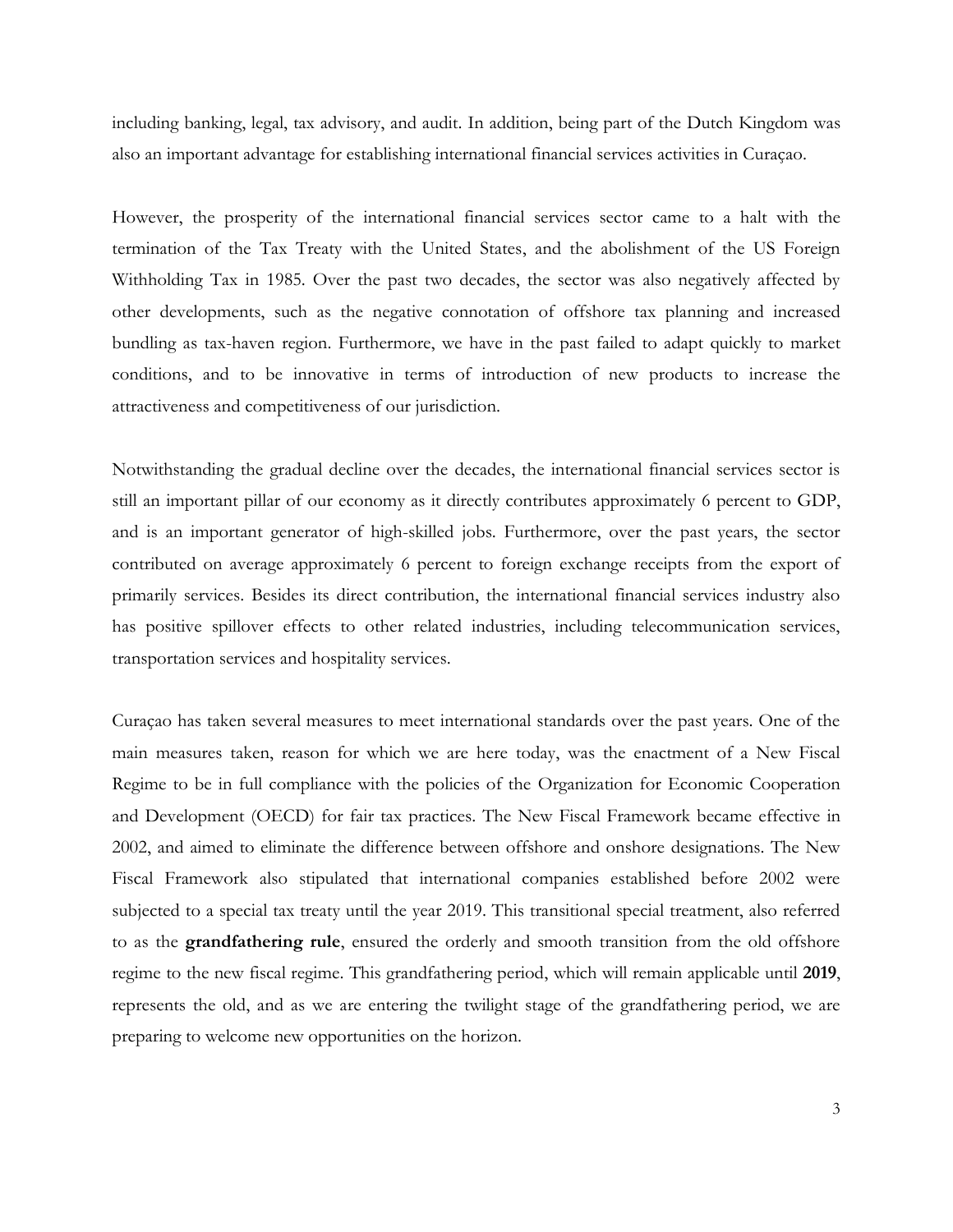Ladies and Gentlemen, when we thought that we have seen it all, we are now witnessing the rapid development of a global digital economy. These innovative changes are shaking global financial services and service providers to their core. We all know the benefits that disruptive technologies and innovation can bring to consumers and our economy in terms of opening accessibility to a larger part of the global population to local providers of services. The current innovation revolution offers an opportunity for Curaçao to again take the pioneering lead in shaping the future of regional and global financial services provision. I cannot stress enough the importance of our need to become adaptable and agile to keep our markets efficient, fair, and attractive in an ever-evolving and innovative environment.

Today I want to touch upon the role of the Central Bank in promoting our jurisdictional readiness and embracing the new reality.

The Central Bank is responsible for the supervision of the financial sector of Curaçao and Sint Maarten, and is not exempted of the responsibility of ensuring integrity, continuity, and resilience of our markets. In our aim to preserve and foster the reputation of Curaçao as a sound, transparent, and reputable financial center, whilst taking advantage of the changing landscape, we worked to achieve institutional agility and adaptability needed to usher our financial sector into this new era.

While we believe that there is no substitute for good regulation, we are also aware that overregulation will impair the ability of our jurisdiction to maintain a competitive position as an international financial center. Therefore, a proper balance must be reached between the adequacy and effectiveness of rules and regulations, and the underlying risks that our financial sector is exposed to. Our efforts are directed towards complying with the international standards, but keenly taking advantage of the now presenting opportunities.

We have successfully and positively been assessed by the major standard-setting bodies over the past years such as the OECD, the IMF, the World Bank, and the (C)FATF, and subsequently, implemented their recommendations. Although complying with international standards and principles is a major achievement, we now need to turn our attention to capitalize on our enhanced transparency as a jurisdiction. The collusion of our transition to a new fiscal framework with the current innovation developments is just what we need as a jurisdiction.